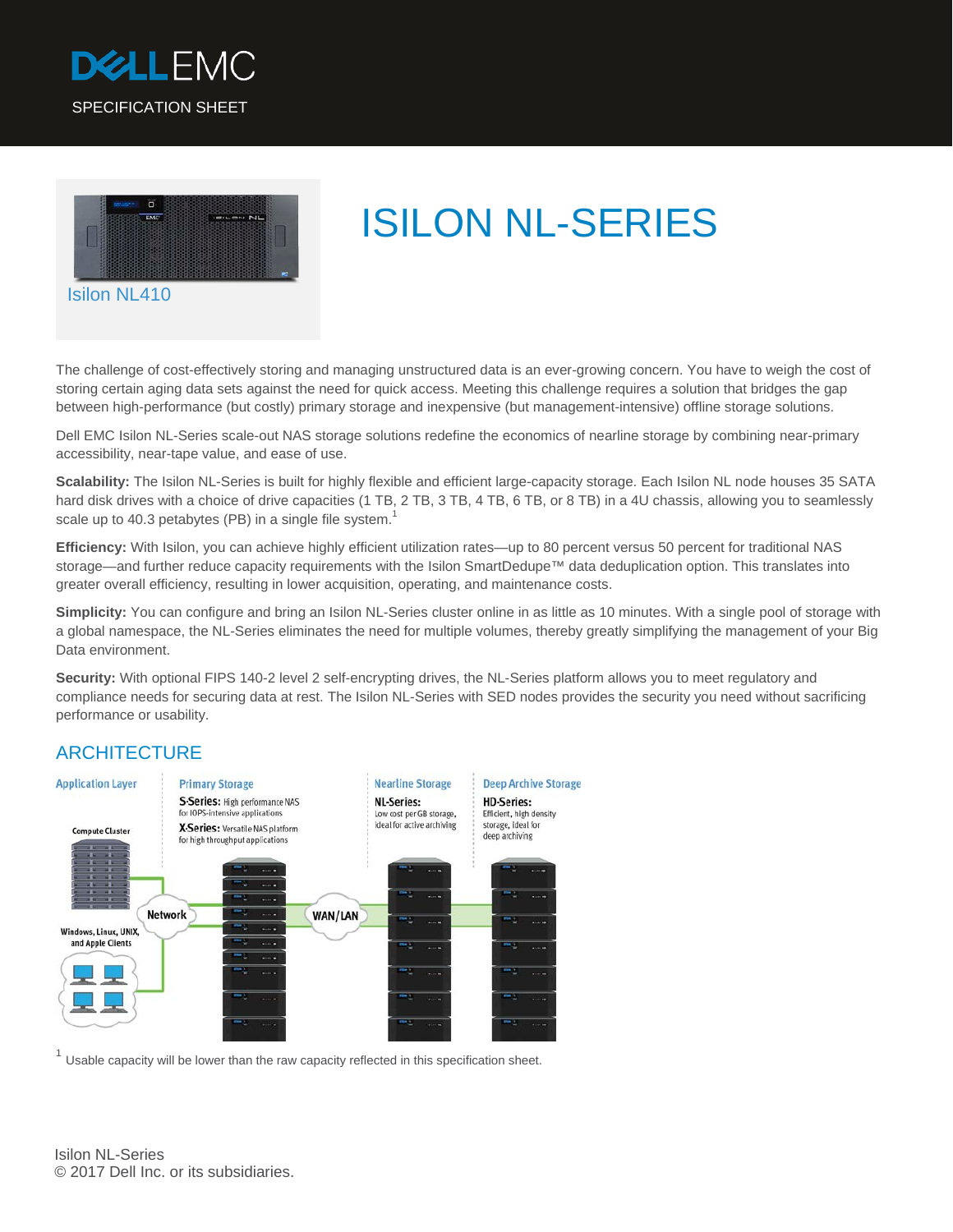## ISILON NL-SERIES NODE SPECIFICATIONS

| <b>ISILON NL410 NODE ATTRIBUTES</b><br>& OPTIONS                | 1 TB HDD                                                                                                      | 2 TB HDD           | 3 TB HDD           | 4 TB HDD           | 6 TB HDD                                                                 | 8 TB HDD          |
|-----------------------------------------------------------------|---------------------------------------------------------------------------------------------------------------|--------------------|--------------------|--------------------|--------------------------------------------------------------------------|-------------------|
| CAPACITY <sup>1</sup>                                           | 35 TB                                                                                                         | 70 TB              | 105 TB             | 140 TB             | 210 TB                                                                   | 280 TB            |
| HARD DRIVES (3.5" 7200 RPM)                                     | 35                                                                                                            | 35                 | 35                 | 35                 | 35                                                                       | 35                |
| SELF-ENCRYPTING DRIVE (SED)<br>OPTION (7200 RPM)                | <b>No</b>                                                                                                     | <b>No</b>          | Yes                | Yes                | Yes                                                                      | Yes               |
| SOLID-STATE DRIVE (SSD)                                         | 1 x 200 GB                                                                                                    | 1 x 400 GB         | 1 x 800 GB         | 1 x 800 GB         | 1 x 800 GB                                                               | $1 \times 1.6$ TB |
| SELF-ENCRYPTING DRIVE (SED SSD)<br><b>OPTION</b>                | <b>No</b>                                                                                                     | <b>No</b>          | Yes                | Yes                | Yes                                                                      | Yes               |
| <b>ISILON ONEFS OPERATING SYSTEM</b><br><b>VERSION REQUIRED</b> | 7.2.1 or<br>higher                                                                                            | 7.2.1 or<br>higher | 7.2.1 or<br>higher | 7.2.1 or<br>higher | $7.2.1$ or<br>higher<br>(without)<br>SED)<br>8.0 or higher<br>(with SED) | 8.0 or higher     |
| <b>SYSTEM ECC MEMORY</b>                                        | 24 GB or 48 GB                                                                                                |                    |                    |                    |                                                                          |                   |
| <b>FRONT-END NETWORKING</b>                                     | 2 x 1 Gigabit Ethernet and 2 x 10GbE (SFP+ or twin-ax copper)                                                 |                    |                    |                    |                                                                          |                   |
| <b>NETWORK INTERFACES</b>                                       | Isilon network interfaces support IEEE 802.3 standards for 10Gbps, 1Gbps, and 100Mbps<br>network connectivity |                    |                    |                    |                                                                          |                   |
| <b>DRIVE CONTROLLER</b>                                         | SATA-3, 6 Gb/s                                                                                                |                    |                    |                    |                                                                          |                   |
| <b>CPU TYPE</b>                                                 | Single Intel® Xeon® Processor E5-2407 @ 2.4 GHz, 4 Core                                                       |                    |                    |                    |                                                                          |                   |
| <b>INFRASTRUCTURE NETWORKING</b>                                | 2 InfiniBand connections supporting DDR and QDR links                                                         |                    |                    |                    |                                                                          |                   |
| NON-VOLATILE RAM (NVRAM)                                        | 2 GB                                                                                                          |                    |                    |                    |                                                                          |                   |
| <b>TYPICAL POWER CONSUMPTION @ 100V</b>                         | 800 Watts                                                                                                     |                    |                    |                    |                                                                          |                   |
| TYPICAL POWER CONSUMPTION @ 240V                                | 720 Watts                                                                                                     |                    |                    |                    |                                                                          |                   |
| <b>TYPICAL THERMAL RATING</b>                                   | 2,500 BTU/hr                                                                                                  |                    |                    |                    |                                                                          |                   |

| <b>CLUSTER ATTRIBUTES</b> | <b>NL410</b>      |
|---------------------------|-------------------|
| NUMBER OF NODES           | 3 to 144          |
| CAPACITY <sup>1</sup>     | 105 TB to 40.3 PB |
| <b>MEMORY</b>             | 72 GB to 6.9 TB   |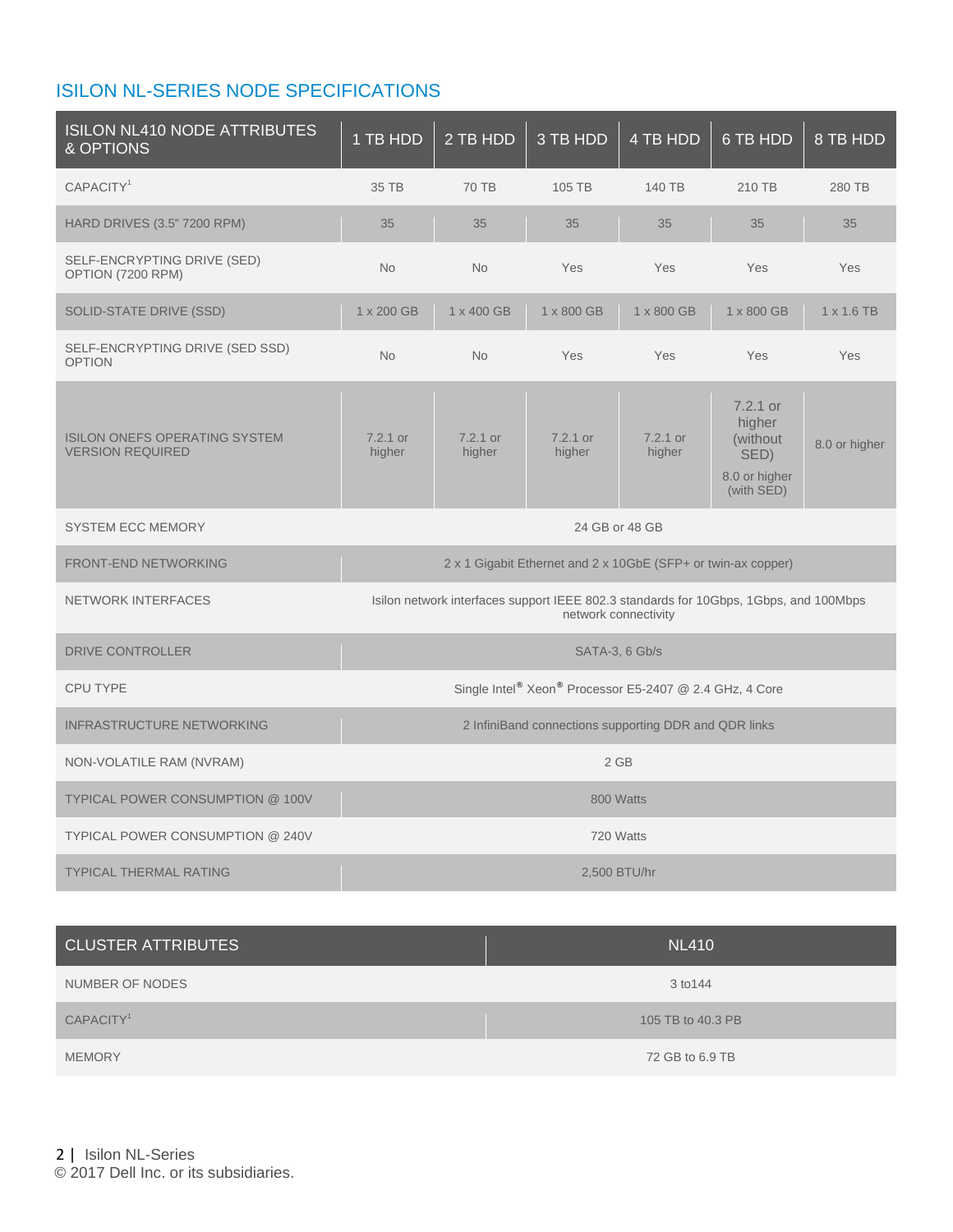| <b>PRODUCT ATTRIBUTES</b>     |                                                                                                                                                                                           |
|-------------------------------|-------------------------------------------------------------------------------------------------------------------------------------------------------------------------------------------|
| <b>SCALE-OUT ARCHITECTURE</b> | Truly distributed, fully symmetric clustered architecture that combines modular storage nodes with Isilon<br>intelligent software                                                         |
| <b>MODULAR DESIGN</b>         | Self-contained nodes include server, software, and disks in a 4U rack-mountable node                                                                                                      |
| <b>OPERATING SYSTEM</b>       | Isilon OneFS® distributed file system: creates a cluster with a single file system and single global<br>namespace; fully journaled, fully distributed, globally coherent write/read cache |
| <b>HIGH AVAILABILITY</b>      | No single point of failure; self-healing design protects against disk or node failure; includes back-end intra-<br>cluster failover                                                       |
| <b>SCALABILITY</b>            | Scales from 3 to 144 nodes in a single cluster with over 40 PB capacity; add a node to scale performance<br>and capacity in 60 seconds                                                    |
| <b>DATA PROTECTION</b>        | FlexProtect™ file-level striping with support for N+1 through N+4 and mirroring data protection schemes                                                                                   |
| <b>DATA REPLICATION</b>       | SyncIQ® fast and flexible file-based asynchronous replication                                                                                                                             |
| <b>DATA RETENTION</b>         | SmartLock® policy-based retention and protection against accidental deletion                                                                                                              |
| DATA ENCRYPTION OPTION        | FIPS 140-2 level 2 validated self-encrypting drives (SEDs) with unique AES-256 bit strength keys<br>assigned to each drive                                                                |
| <b>SECURITY</b>               | File system audit capability to improve security and control of your storage infrastructure and address<br>regulatory compliance requirements                                             |
| <b>EFFICIENCY</b>             | SmartDedupe data deduplication option, which can reduce storage requirements by up to 35 percent                                                                                          |
| PROTOCOL SUPPORT              | NFSv3, NFSv4, NFS Kerberized sessions (UDP or TCP), SMB1 (CIFS), SMB2, SMB3 Multichannel,<br>HTTP, FTP, NDMP, SNMP, LDAP, HDFS, ADS, NIS reads/writes                                     |

| ENVIRONMENTAL SPECIFICATIONS |                                                                                                          |  |  |  |
|------------------------------|----------------------------------------------------------------------------------------------------------|--|--|--|
| <b>POWER SUPPLY</b>          | Dual redundant, hot-swappable 1050W power supplies with power factor correction (PFC)                    |  |  |  |
| <b>OPERATING ENVIRONMENT</b> | 50° F to 95° F (10° C to 35° C), 5% to 95% relative humidity, non-condensing                             |  |  |  |
| DIMENSIONS/WEIGHT            | NL410: Height: 6.96" (17.7 cm), width: 18.9" (48 cm), depth: 31.25" (79.4 cm), weight: 114 lbs (51.7 kg) |  |  |  |
| MINIMUM SERVICE CLEARANCES   | Front: 35" (88.9 cm), rear: 14" (35.6 cm)                                                                |  |  |  |

 $1$  Usable capacity will be lower than the raw capacity reflected in this specification sheet.